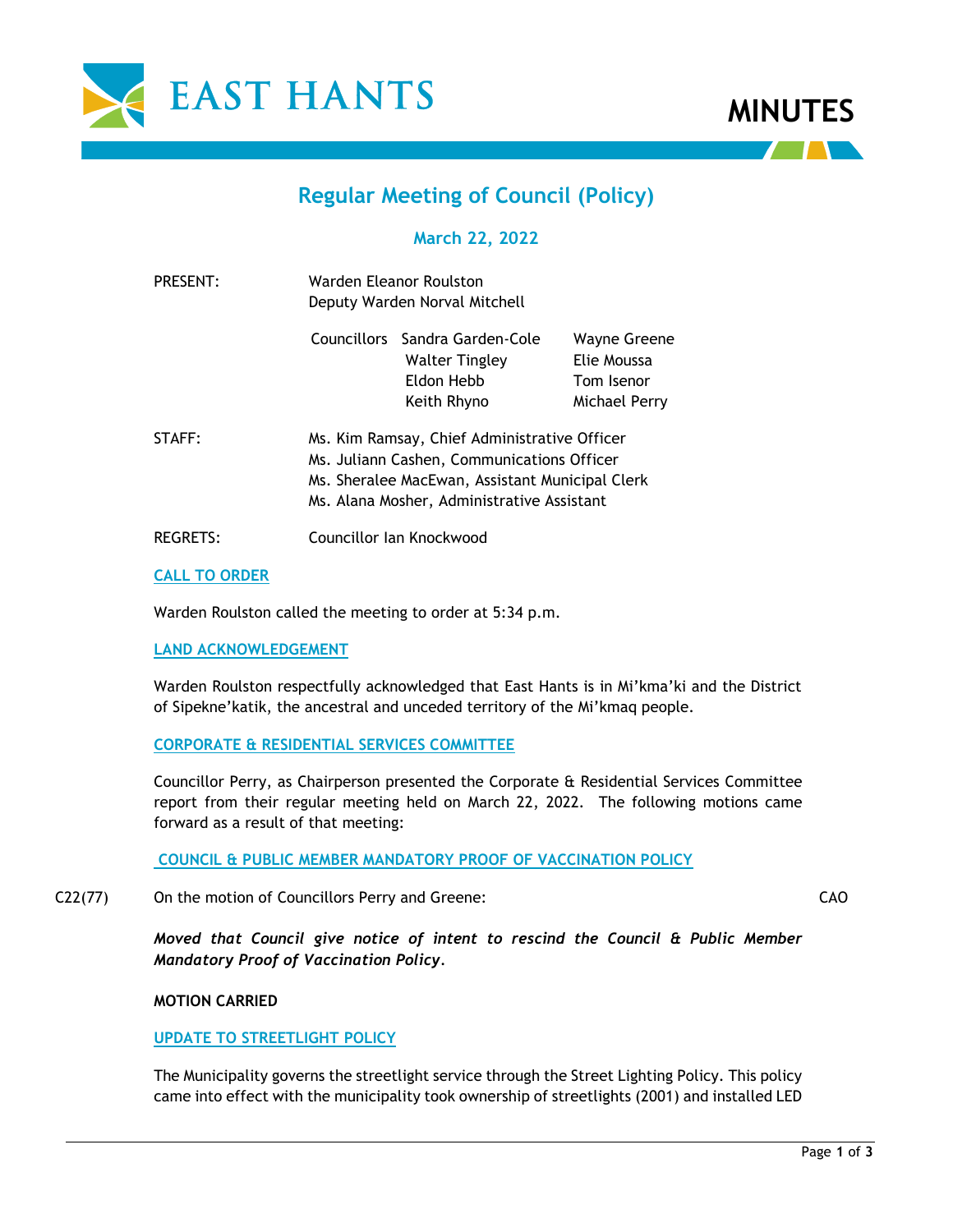lights throughout services areas of the municipality. The ten-year streetlights installation contract recently expired and new contracts have been awarded. The policy requires an update as a result.

C22(78) On the motion of Councillor Perry and Deputy Warden Mitchell:

S. Surrette

*Moved that Council give notice of intent to approve the changes to the Street Lighting Council Policy as attached to the Executive Committee agenda dated March 22nd, 2022.*

# **MOTION CARRIED**

C22(79) On the motion of Councillors Perry and Greene

*Moved the adoption of the report.*

# **MOTION CARRIED**

# **INFRASTRUCTURE & OPERATIONS COMMITTEE**

Councillor Moussa, as Chairperson presented the Corporate & Residential Services Committee report from their regular meeting held on March 22, 2022. The following motion came forward as a result of that meeting:

# **SOLID WASTE TIPPING FEES POLICY**

The current 5-year fee schedule will expire March 31, 2022. The policy update includes a new 2-year fee schedule.

C22(80) On the motion of Councillors Moussa and Hebb

J. Hulsman

*Moved that Council give notice of intent to adopt the proposed amendments to the Solid Waste Tipping Fee Council Policy as attached to the Executive Committee agenda dated March 22, 2022, which includes a rate increase of 2-3% annually, based on material type.*

# **MOTION CARRIED**

C22(81) On the motion of Councillor Moussa and Deputy Warden Mitchell:

*Moved the adoption of the report.*

# **MOTION CARRIED**

# **PARKS, RECREATION AND CULTURE COMMITTEE**

Councillor Rhyno, as Chairperson presented the Corporate & Residential Services Committee report from their regular meeting held on March 22, 2022. The following motion came forward as a result of that meeting: